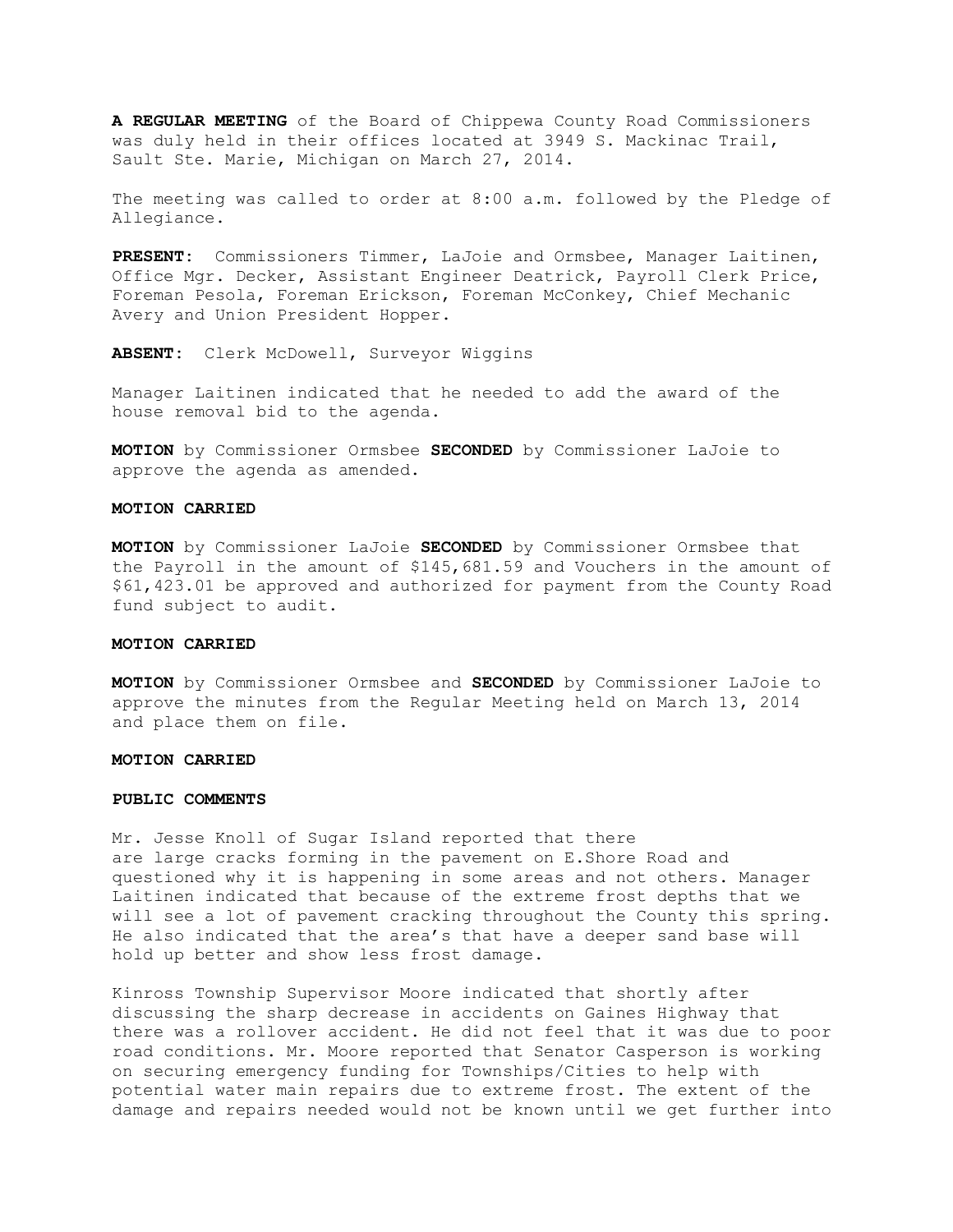spring thaw. The potential is there for some significant flooding, water main and pipe damage. He asked if the Road Commission would like to jump on board with the Cities and Townships in appealing for emergency funding. Manager Laitinen indicated that a Bill was passed a couple weeks ago allocating 100 Million statewide to be distributed through the state formula as maintenance funds to Road Commissions. The Bill being worked on now is targeted more for Cities and Villages with underground utilities.

# **STAFF REPORTS**

Foreman Pesola

- · Crews are busy winging, blowing back banks and opening drains in preparation for spring thaw.
- · Discussed how dedicated our crew was through the horrible wind storm on Saturday. Many worked very long shifts to keep the roads passable. He wanted to especially thank the Mechanic staff stating that not only are they excellent mechanics they are all great plow drivers as well.

Foreman Erickson

- · His crews are also busy winging, blowing banks and dealing with water problems.
- · Crew members have been hauling salt from the St. Ignace State garage for use on our roads.

Foreman McConkey

- · Crews are winging, working to try and cut ice from roadways and general equipment maintenance.
- · Indicated that there has been damage done to the roadways and ditches by snowmobilers and asked if it was possible to request some monies from the snowmobile association for repairs.

Office Manager Decker

· The Audit is complete and we need to schedule an Audit exit meeting. A tentative date of April 24th following the regular meeting was set.

Assistant Engineer Deatrick

- · Attended the APAM Conference and meet with MDOT and others in the Industry. It was very worthwhile.
- · The Federal Aid bridge approach paving project is complete and ready to submit.
- · Reported on various other locations and project sites.

Chief Mechanic Avery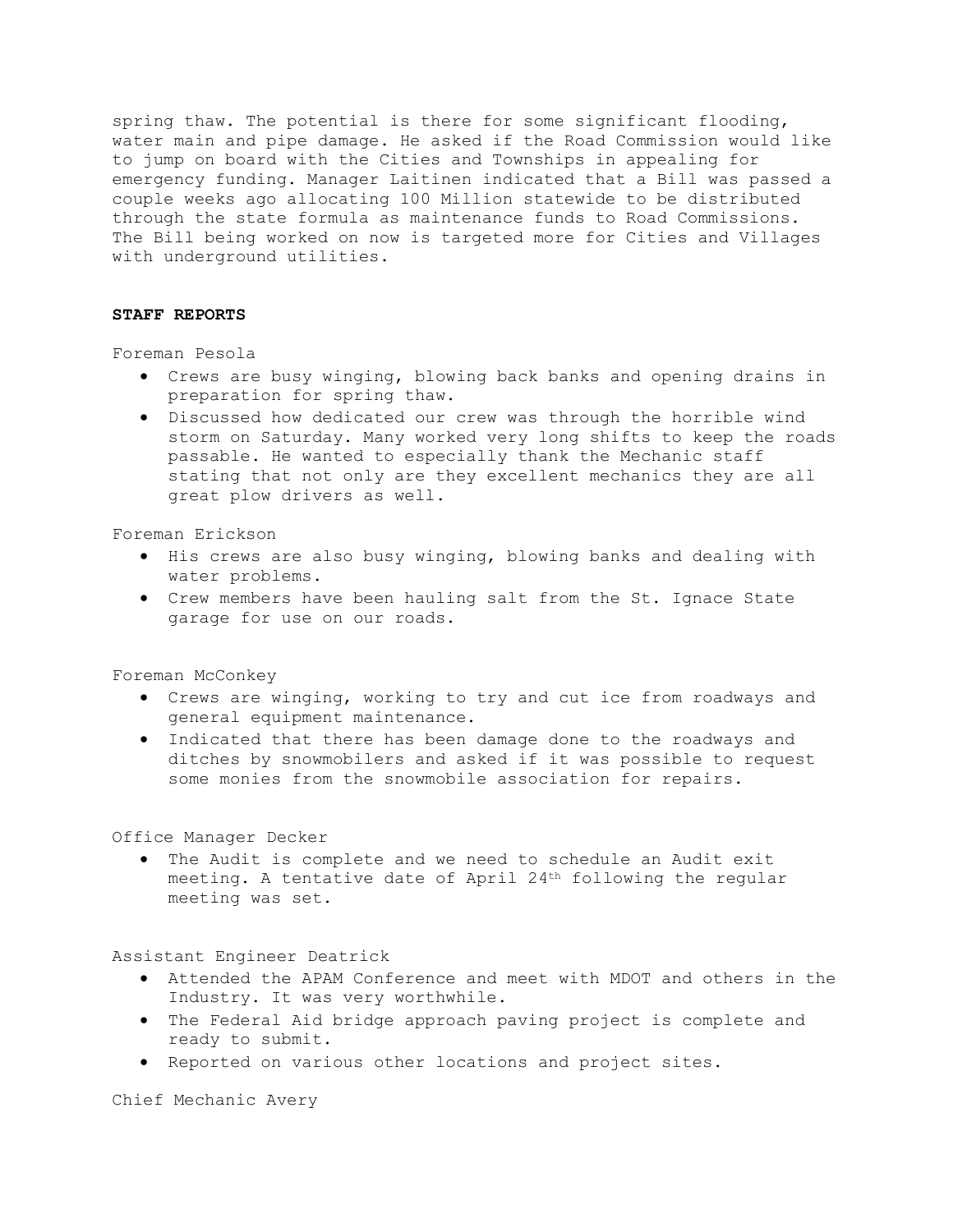- · Working on routine winter maintenance.
- · Mr. Timmer asked about various blower options for cleaning out intersections. Discussion ensued.

## **COUNTY COMMISSIONERS' COMMENTS**-None

## **MANAGERS REPORT**

- · Reported on the MCRSIP meeting attended in Escanaba. They are working on updating their employment policies to reflect the changing laws and holding training seminars.
- · Attended the Bruce Township Annual Meeting and discussed upcoming summer projects.
- · Additional discussion regarding the Emergency Funding Bill that was approved ensued.
- · Reported on the upcoming April 15th meetings. Rural Task Force at 10am followed by the Sault Ste Marie and Kinross Small Urban area meetings.
- · Frost Laws have been a source of constant discussion. Looking at next week depending on the temperatures and conditions over the weekend.
- · Staffing levels were discussed. Soon winter temps will need to be laid off. Manager Laitinen indicated that we have 7 potential retirements a considerable amount of road repairs due to the heavy frost and several township road projects. He stated he would like the Board to consider authorizing him to fill six positions at various garages around the County.
- · **MOTION** made by Commissioner Lajoie **SECONDED** by Commissioner Ormsbee to authorize Manager Laitinen to fill the six positions at various locations around the County. **MOTION CARRIED**

## **AUTHORIZATION TO TAKE GRAVEL BIDS**

- · Manager Laitinen reported that we are down to approximately 10,000 yards of crushed gravel. With the Township work and repair work ahead we need more gravel on hand. He requested authorization to take gravel bids. The estimated total cost of crushing will be approximately \$442,000
- · **MOTION** made by Commissioner Lajoie **SECONDED** by Commissioner Ormsbee to proceed with gravel crushing bids. **MOTION CARRIED**
- · Discussion ensued on how the Gravel bids are awarded.

# **UNFINISHED BUSINESS**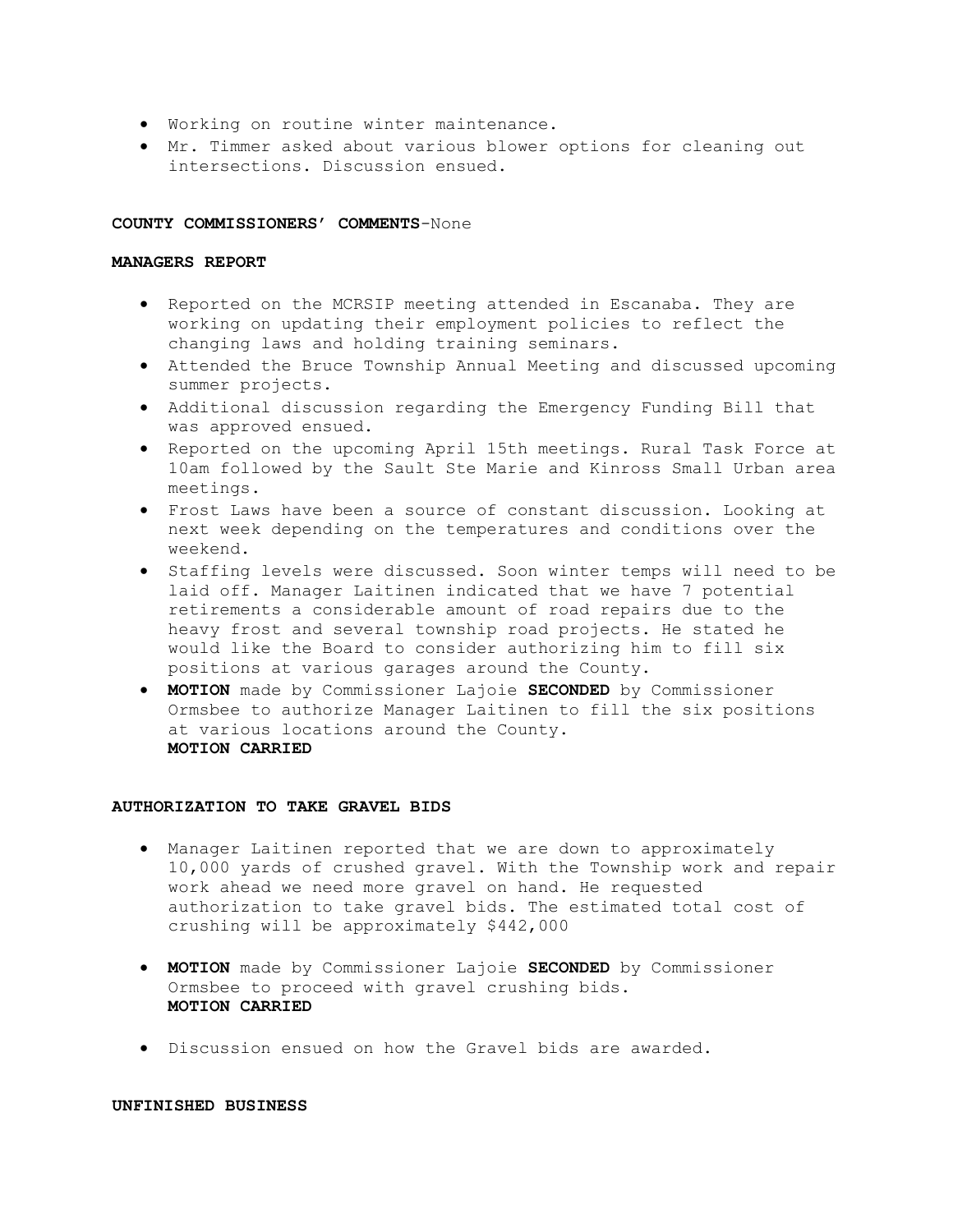· **Policy for purchasing MERS service time.**

**MOTION** made by Commissioner Lajoie **SECONDED** by Commissioner Ormsbee to Amend our policy for purchasing service time to match the 5 years that MERS allows. **MOTION CARRIED**

- · All full time employees are eligible to purchase time.
- · **Award of House Removal Bid.**

One bid in the amount of \$110.00 was received. Manager Laitinen indicated that it would be in the best interest of the Road Commission to award the bid as submitted, which would relieve CCRC of the costs associated in demolishing and removal of the structure.

Commissioner Timmer commented that he wanted to be sure that it is done in compliance with all current laws and that the utilities are properly disabled.

· **MOTION** by Commissioner LaJoie **SECONDED** by Commissioner Ormsbee to accept the bid as received. **MOTION CARRIED**

### **NEW BUSINESS**

· **Application for Perry Ross to purchase service time.**

Manager Laitinen introduced the MERS resolution that is required for an individual to purchase service time.

**MOTION** made by Commissioner Ormsbee **SECONDED** by Commissioner LaJoie to approve the resolution and for Manager Laitinen to sign.

Roll Call: Commissioner Lajoie Yes Commissioner Ormsbee Yes Commissioner Timmer Yes

#### **MOTION CARRIED**

# **ROAD COMMISSIONERS COMMENTS**

Commissioner Ormsbee

· Commented on the exceptional job done by the crew during the storm on Saturday. He had a chance to ride along with a driver and commented how well the guy's communicated to each other and the great job done despite the conditions.